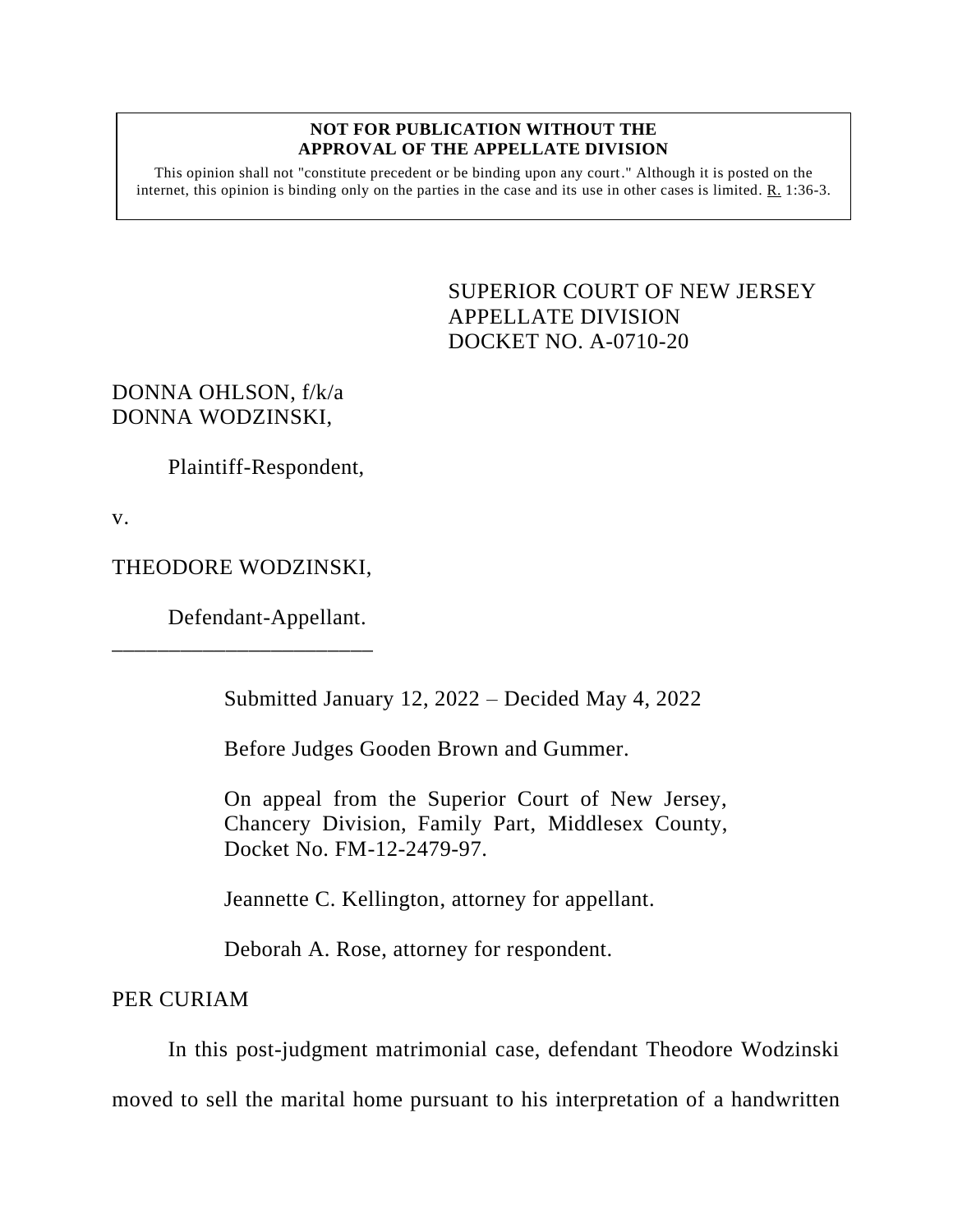provision of the parties' property settlement and separation agreement (PSA). Plaintiff Donna Ohlson moved to compel defendant to sign over to her his ownership interest in the marital home pursuant to her interpretation of a typed provision in the PSA or, in the alternative, for an award of half of the payments she had made regarding the marital home since their divorce over twenty years ago. The motion judge held the handwritten provision of the PSA bound the parties but, contrary to defendant's interpretation, did not support the compelled sale of the property and that if plaintiff exercised her option to purchase defendant's interest in the property, she was entitled to a credit of half of the payments she had made regarding the property. Defendant appeals, arguing the motion judge erred in not compelling the sale of the property and in awarding plaintiff credits. Unpersuaded by defendant's arguments, we affirm.

## I.

The parties married in 1970, had two children, and divorced in 1998. At the time of the divorce, their son was emancipated but still resided in the marital home. Plaintiff had residential custody of their unemancipated daughter, who was a senior in high school. Plaintiff waived child support and alimony. According to plaintiff, at the time of the divorce, plaintiff worked for a board of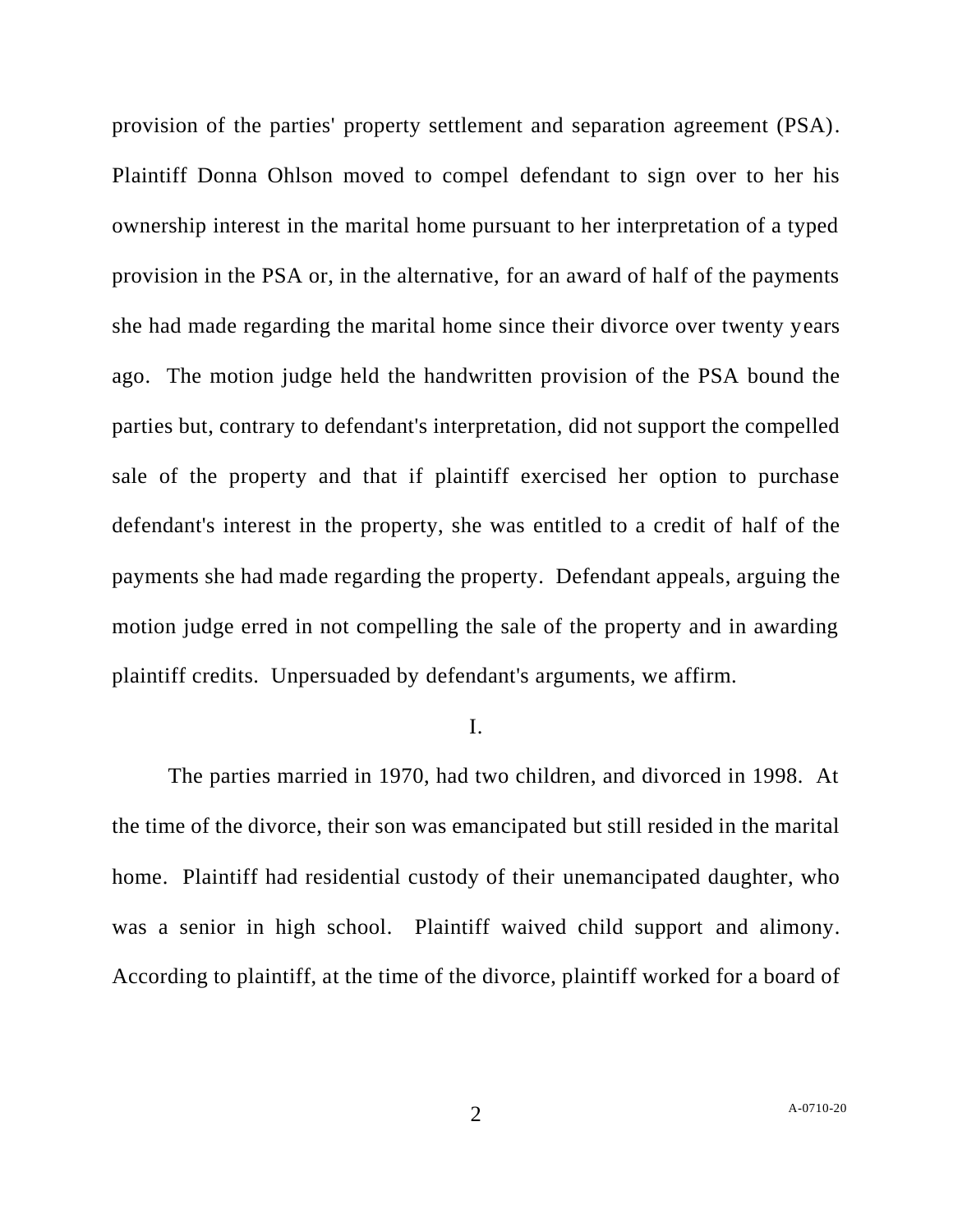education, earning \$20,000 annually, and defendant had a construction company and earned approximately \$60,000 to \$70,000 annually.

The trial court conducted a hearing on March 12, 1998. Plaintiff was represented by counsel. Defendant appeared without counsel. Default had been entered against him for failing to file responsive pleadings. Plaintiff's counsel gave defendant a proposed PSA she had prepared. After engaging in negotiations, the parties reached an agreement and plaintiff's counsel made handwritten revisions to the proposed PSA. The parties signed the PSA, which was incorporated into the Final Judgment of Divorce issued by the court that day.

Article III of the PSA was entitled "REAL PROPERTY" and contained the following provisions:

> 1. The parties hereto agree that premises known as 32 Newman Street, Metuchen are owned by the parties by the entirety. The parties agree that the property has been discharged from Bankruptcy, and that there is no equity in the property at this time. The parties agree that the husband will sign over all of his right, title, and interest in the property to the wife, as part of equitable distribution.

> (A) [Plaintiff] shall have the sole and exclusive right to occupy the marital property as of the signing of this Agreement.

> > . . . .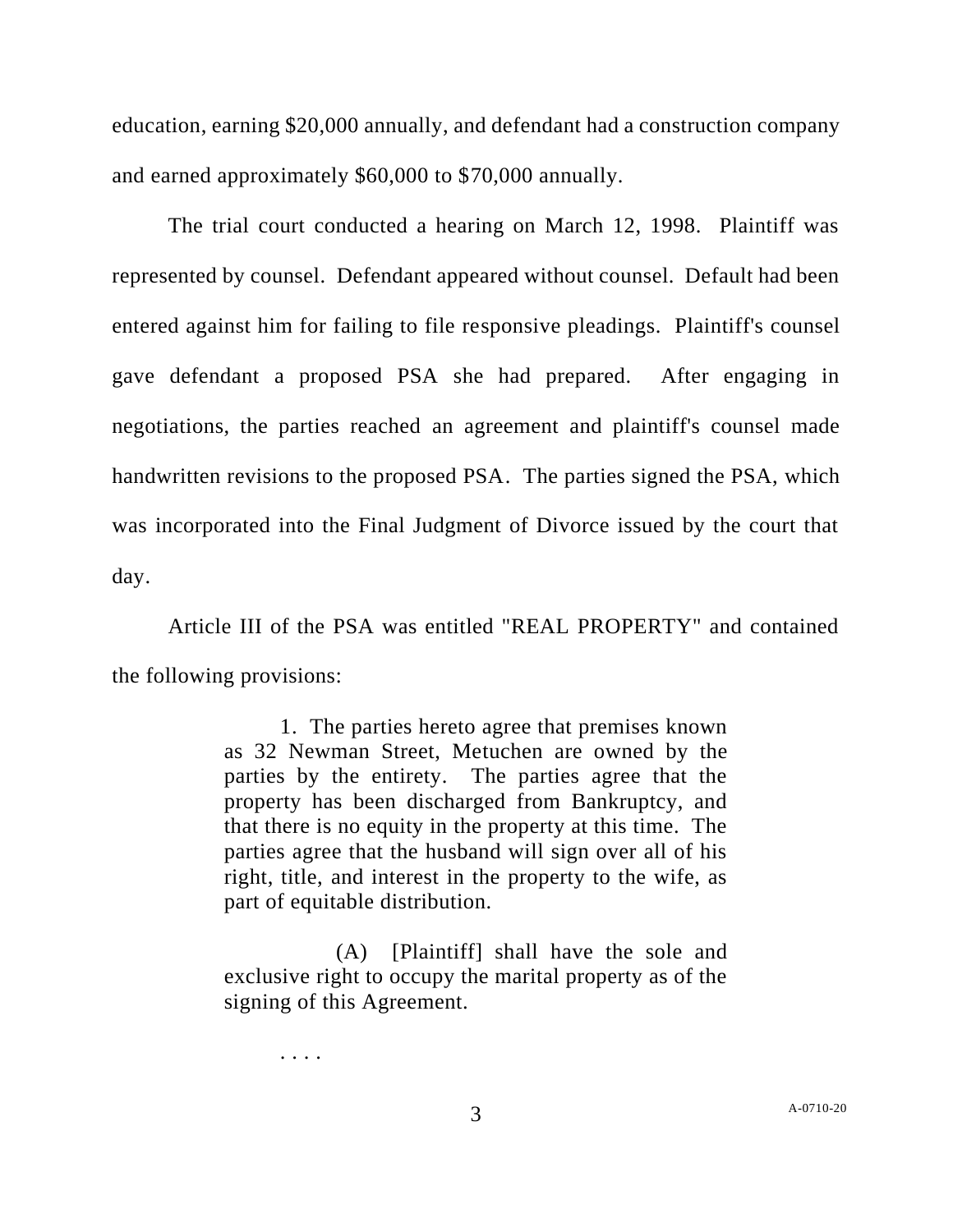(C) [Plaintiff] shall pay all carrying charges in connection with said real estate including but not limited to real estate taxes, mortgages, insurance, utilities and repairs. In any event, [plaintiff] shall hold [defendant] harmless from any future liability in connection with the premises known as and described as 32 Newman Street, Metuchen[,] New Jersey.

Subparagraph 1(B), which was crossed out, contained the following language:

[u]pon the execution of this Agreement, [defendant] agrees as part of equitable distribution, that he shall execute a Quit Claim Deed, conveying all of his right, title, and interest in the marital home as set forth above to [plaintiff] and deliver a standard All-State Affidavit of Title in connection therewith.

An additional handwritten paragraph added to Article III states: "[t]he parties

will continue as Tenants-In-Common of the marital home which will remain in

her possession until both parties agree that it will be sold and the equity divided

or [plaintiff] will buy out [defendant]."

Article VII, entitled "INDEBTEDNESS OF PARTIES," contains the following provision:

> 1. [Plaintiff] hereby agrees to save and hold [defendant] free and harmless and indemnified against all debts, obligations and liabilities heretofore or hereinafter incurred by her for the benefit of herself or the children for necessaries or otherwise of any kind or nature.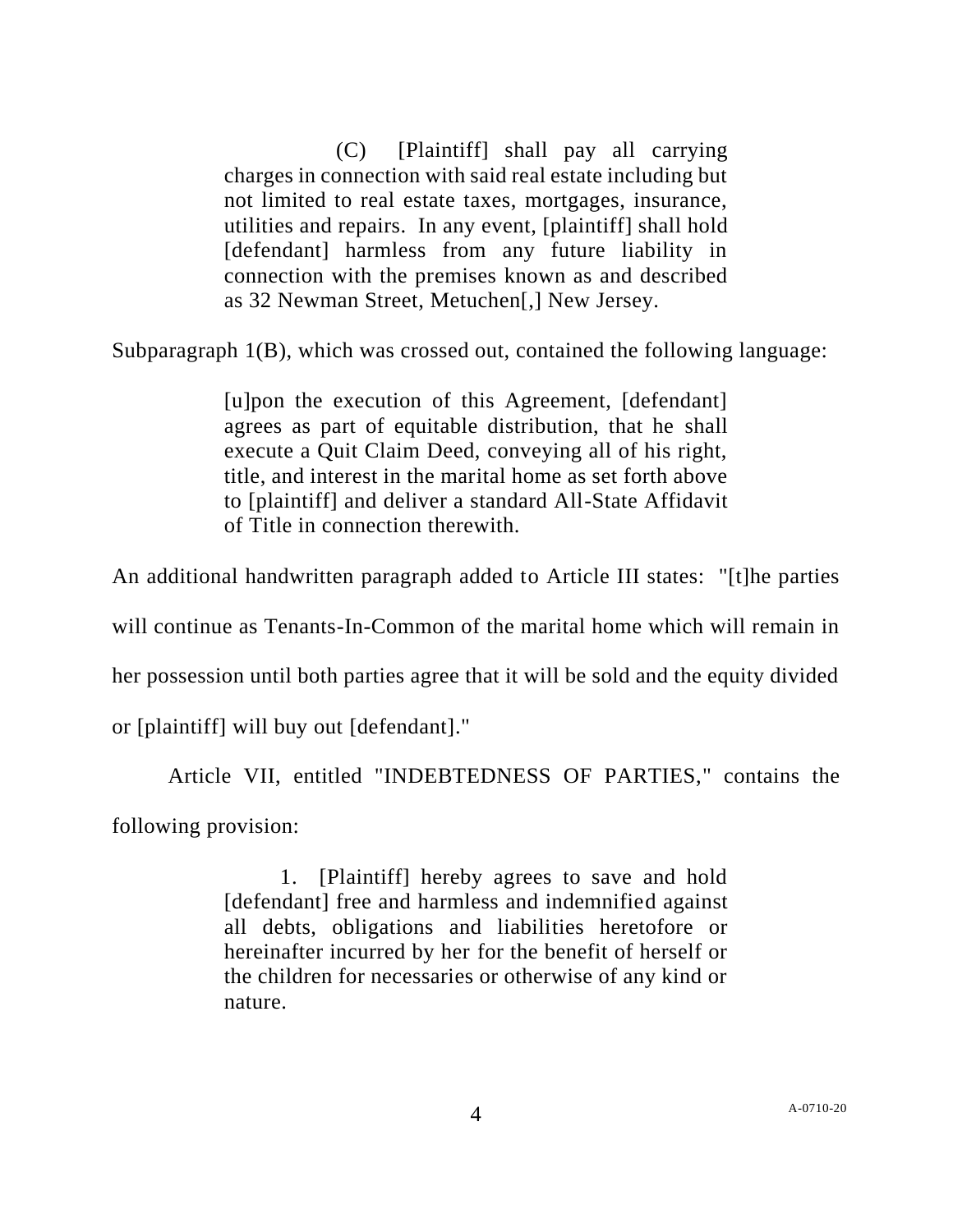Defendant moved out of the marital home six months after the divorce. Plaintiff has resided in the marital home since the divorce. She paid the remaining mortgage or home-equity-loan balance of \$44,917.11. She paid \$196,462.39 in real-estate taxes. She paid approximately \$25,000 in homeowner's insurance. According to plaintiff, she paid for all repairs, maintenance, and improvements to the house, totaling \$127,473.89. Those improvements included replacing the furnace, installing a new sewer line, replacing bathroom tile, and repairing a rotted deck. Plaintiff asserted she could prove a total outlay of \$393,853.39. Defendant made no monetary contribution. According to plaintiff, the parties had no communication about selling the house after the divorce until sometime in 2019 when defendant called plaintiff and advised her that when he returned from a trip, they were "going to talk about dividing the house up." Plaintiff subsequently received a letter from defendant regarding the house.

In 2019, defendant moved to compel the sale of the property, with the sale proceeds to be divided equally. Plaintiff cross-moved for an order enforcing paragraph 1 of Article III of the PSA and compelling defendant to execute a deed conveying his interest in the property to her or, alternatively, an order requiring defendant to reimburse her for one half of all mortgage, property-tax,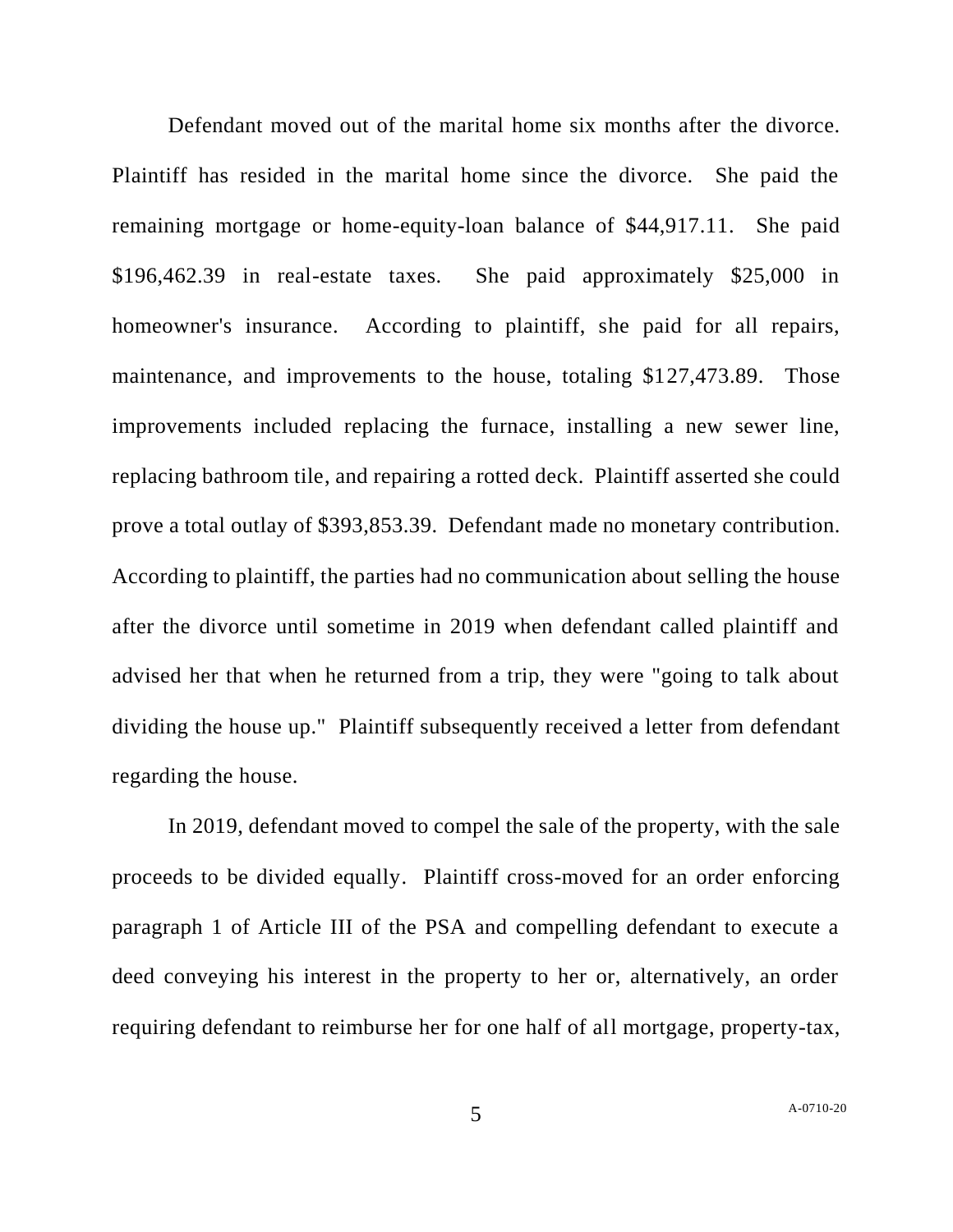homeowner's-insurance, repair, and maintenance payments she has made relating to the property since the divorce.

The motion judge initially issued orders denying the parties' motions, establishing a discovery schedule, and requiring the parties to "have the former marital home appraised." The property was appraised at \$440,000 as of November 28, 2019.

The motion judge subsequently conducted a plenary hearing at which both parties testified and were represented by counsel. Plaintiff testified about the PSA and the payments she had made regarding the house. According to plaintiff, subparagraph 1(B) of Article III was crossed-out because defendant "wouldn't go in and sign the papers for the divorce . . . until [she and her lawyer] put these notes in." Plaintiff admitted she had known at the time of the divorce the property was not in her name only and that she and defendant were joint owners. She understood they would remain joint owners until one of them died.

Defendant gave conflicting testimony, stating he had not read the PSA before he signed it, he had read the PSA before signing it, and he had read only one paragraph before he signed it. Defendant asserted that when plaintiff's counsel gave him the PSA, he told her "I just want what I get – what I deserve, 50/50." Defendant admitted the handwritten additions to the PSA were "made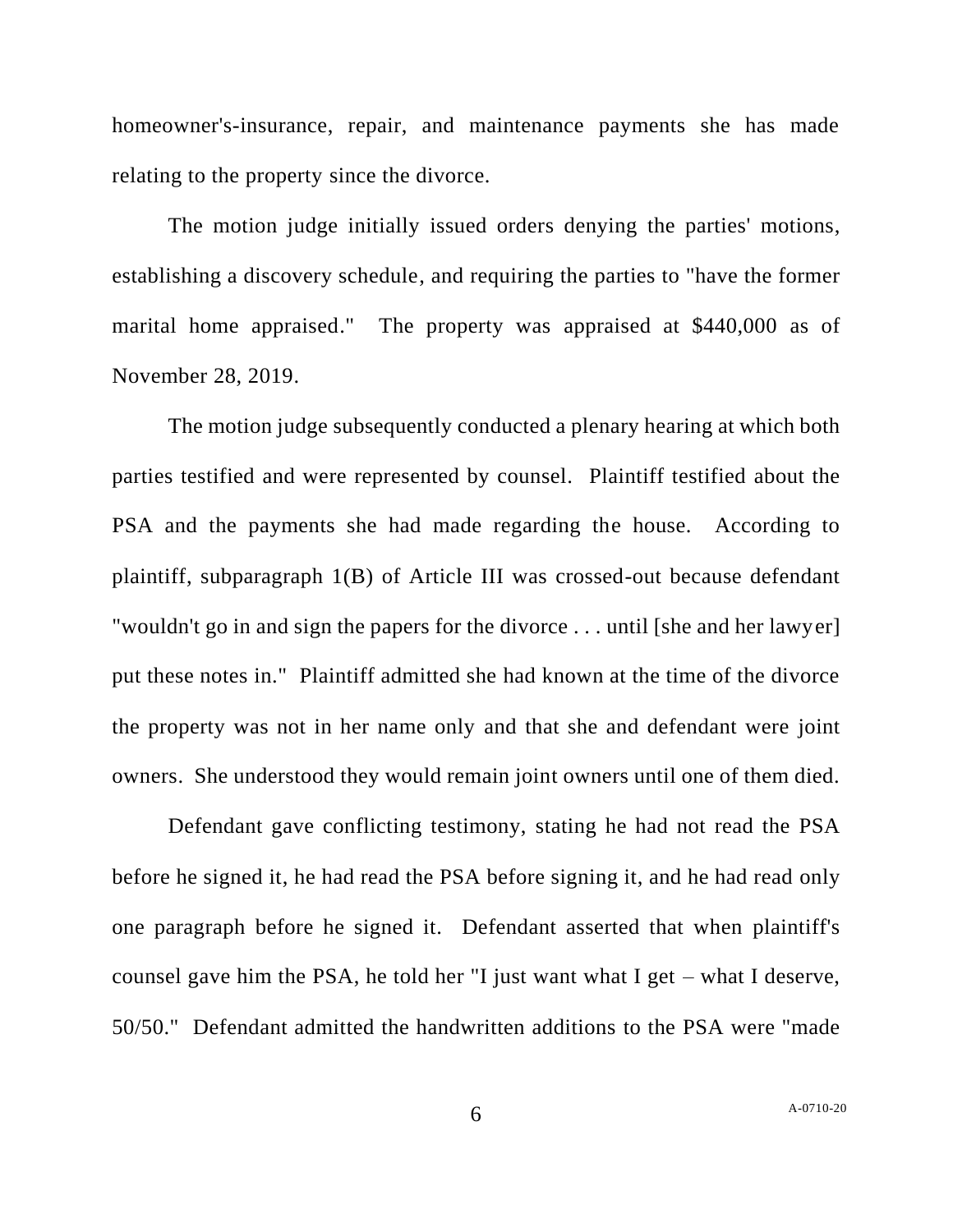at [his] request" but asserted plaintiff's attorney had added that language "without crossing anything else out." He described his share of the property as his "retirement" and testified he had understood plaintiff could "[l]ive there until the kids were out of the house and that was it." Defendant asserted he and plaintiff had discussed selling the property "[m]any times" but could not provide any dates as to when they had had those discussions. Defendant admitted he had not made any payments toward "the mortgage, the homeowner's insurance, [or] the taxes" after the divorce. Defendant challenged all of plaintiff's repair invoices as being inaccurate and unnecessary.

Neither party presented evidence disputing the representation in the PSA that there was no equity in the property at the time of the divorce. The motion judge ultimately found plaintiff credible and defendant less credible, citing defendant's contradictory testimony.

The motion judge issued an order providing: (1) the parties owned the property as joint tenants in common; (2) the terms of the handwritten paragraph in the PSA were binding on the parties; (3) "[p]laintiff may buy out [d]efendant's interest in the property for the amount of \$23,073.30"; and (4) each party was responsible for his or her own counsel fees and costs.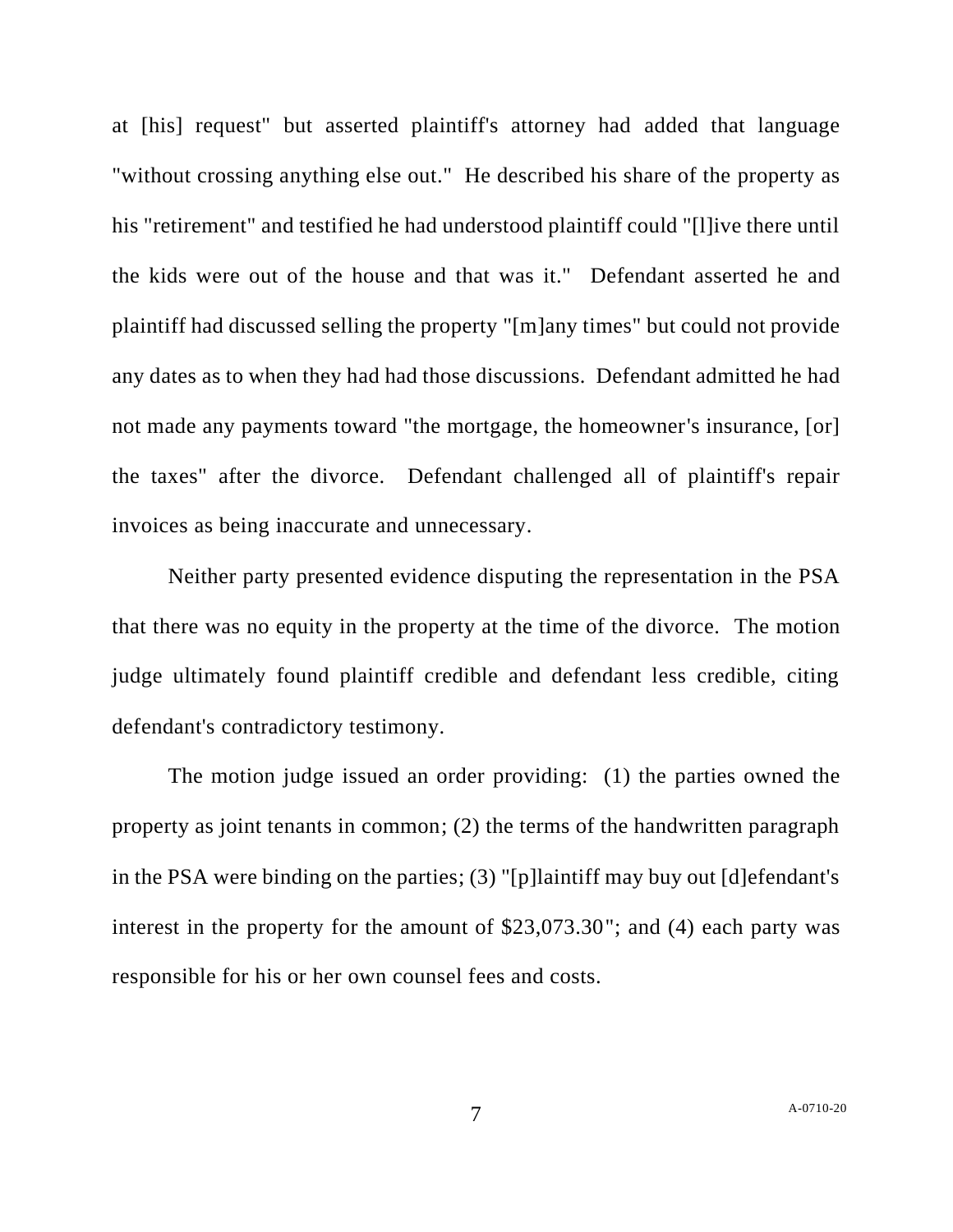In an accompanying written decision, the motion judge described the issue before him as being which paragraph of the PSA should be enforced: paragraph 1 of Article III of the PSA as plaintiff asserted or the handwritten paragraph as defendant asserted. The judge found the printed text and handwritten text to be "at odds with each other" regarding "the ownership of the property," with the printed text requiring defendant to sign over to plaintiff his interest in the property and the handwritten text requiring the property "to remain in both names as tenants in common."

Citing Pacifico v Pacifico, 190 N.J. 258, 267 (2007), the judge held he had to construe any ambiguities in the PSA in defendant's favor because plaintiff's counsel had drafted the PSA and the handwritten revisions to it. Following that contractual-construction principle, the judge held the handwritten paragraph had "precedence" over the typed paragraph. He also found the handwritten paragraph represented a "meeting of the minds" regarding the marital home given that it had been added to the PSA on the day the parties' divorce was finalized and plaintiff's testimony she understood that day she was not the sole owner of the property. The judge rejected plaintiff's laches argument, finding defendant's unreasonable delay in asserting his claim had not prejudiced plaintiff, given she had agreed in subparagraph 1(C) to pay all the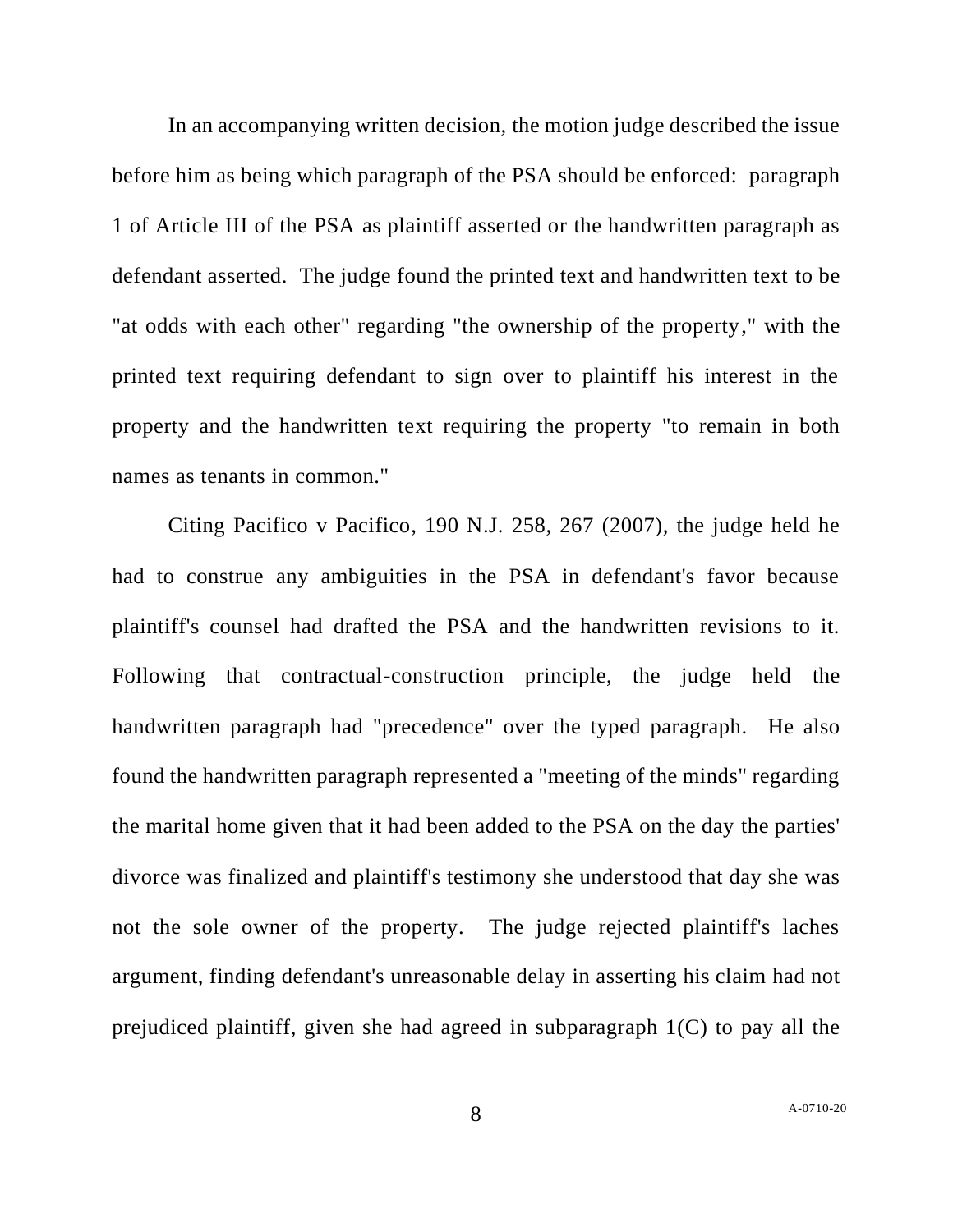"carrying charges" relating to the property. Accordingly, the motion judge granted defendant's request to enforce the handwritten paragraph of the PSA, finding the parties remained joint tenants in common with each owning fifty percent of the property and denied plaintiff's request to enforce paragraph 1 of Article III.

The motion judge denied the aspect of defendant's motion seeking to compel the sale of the property. The judge held the handwritten paragraph does not require the sale of the property or that plaintiff purchase defendant's interest in the property. Instead, it provides the property will "remain in [plaintiff's] possession until both parties agree that it will be sold and the equity divided or [plaintiff] will buy out [defendant]." Thus, pursuant to the handwritten paragraph, the parties had to agree to sell the property and plaintiff could not be compelled to sell it.

The motion judge also held that if plaintiff chose to exercise her right to purchase defendant's interest in the property, she would be entitled to a credit of \$393,853.39 for the expenses, including the mortgage, taxes, homeowner's insurance, and repairs, she had incurred while she was the primary resident. The judge acknowledged that subparagraph 1(C) requires plaintiff to pay those costs but found "it does not preclude her from seeking reimbursement for half of those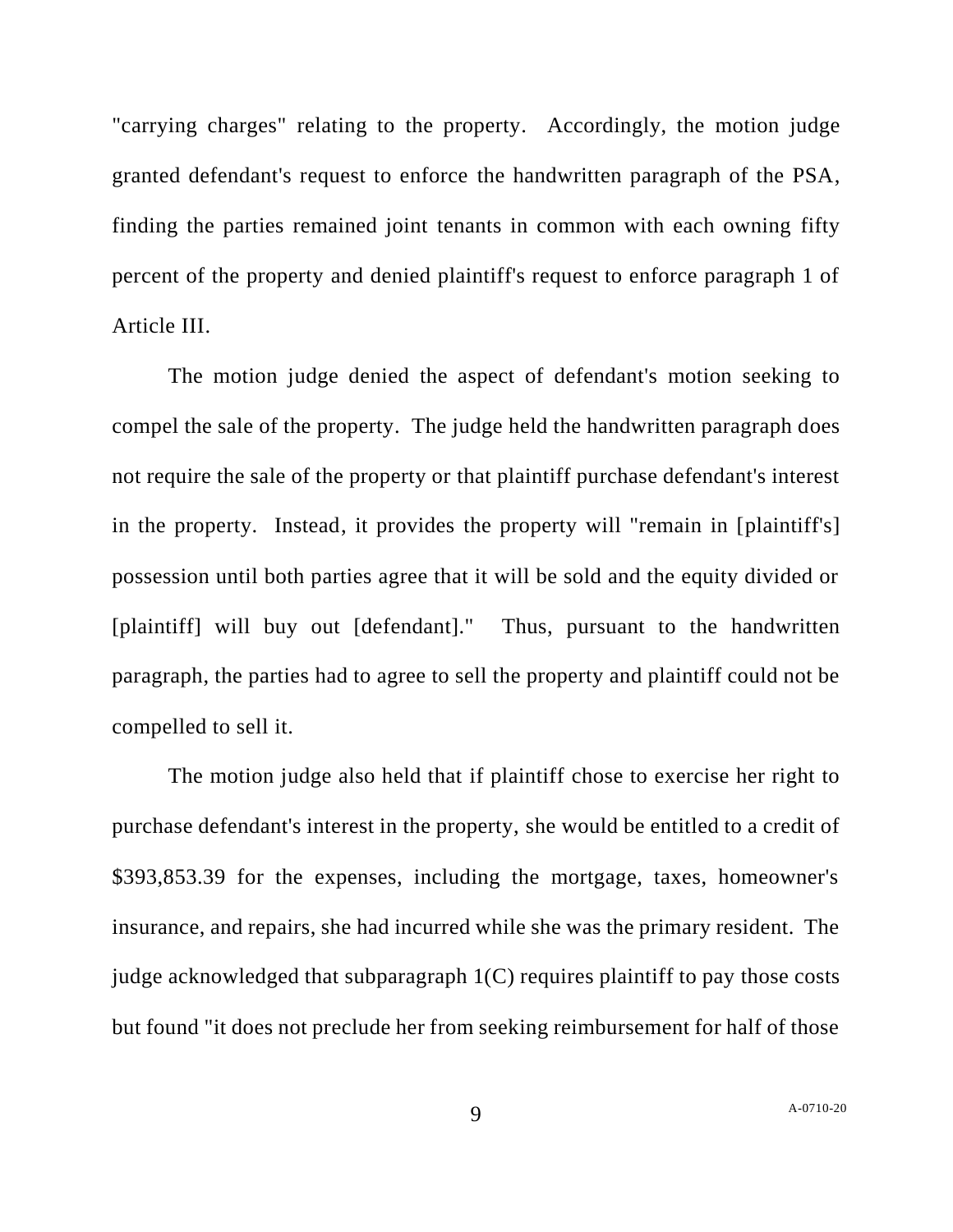expenses." The judge held disallowing reimbursement "would be a gross inequity to . . . [p]laintiff, providing an enormous windfall to . . . [d]efendant" in that "he would be reaping . . . [p]laintiff's efforts in improving the value of the property." The judge pointed out the parties had agreed in the PSA they had "no equity" in the property, which recently had been valued at \$440,000. The judge held if plaintiff decided to purchase defendant's interest "at this time her buyout figure would be \$23,073.30," an "amount [that] takes into account . . . [d]efendant's 50% ownership interest (\$220,000 based on the appraised value of \$440,000), less his 50% responsibility toward the ongoing expenses for the property (\$196,921.70 which is half of the expenses paid by . . . [p]laintiff as listed above)."

In this appeal, defendant argues the judge abused his discretion in "reduc[ing] defendant's share" of the former marital home and erred in effectively rewriting the PSA to grant plaintiff credits. Defendant also contends allowing plaintiff to determine when the property is sold is an "absurd" result that prevents defendant from utilizing the "money he would have realized from the sale of the property."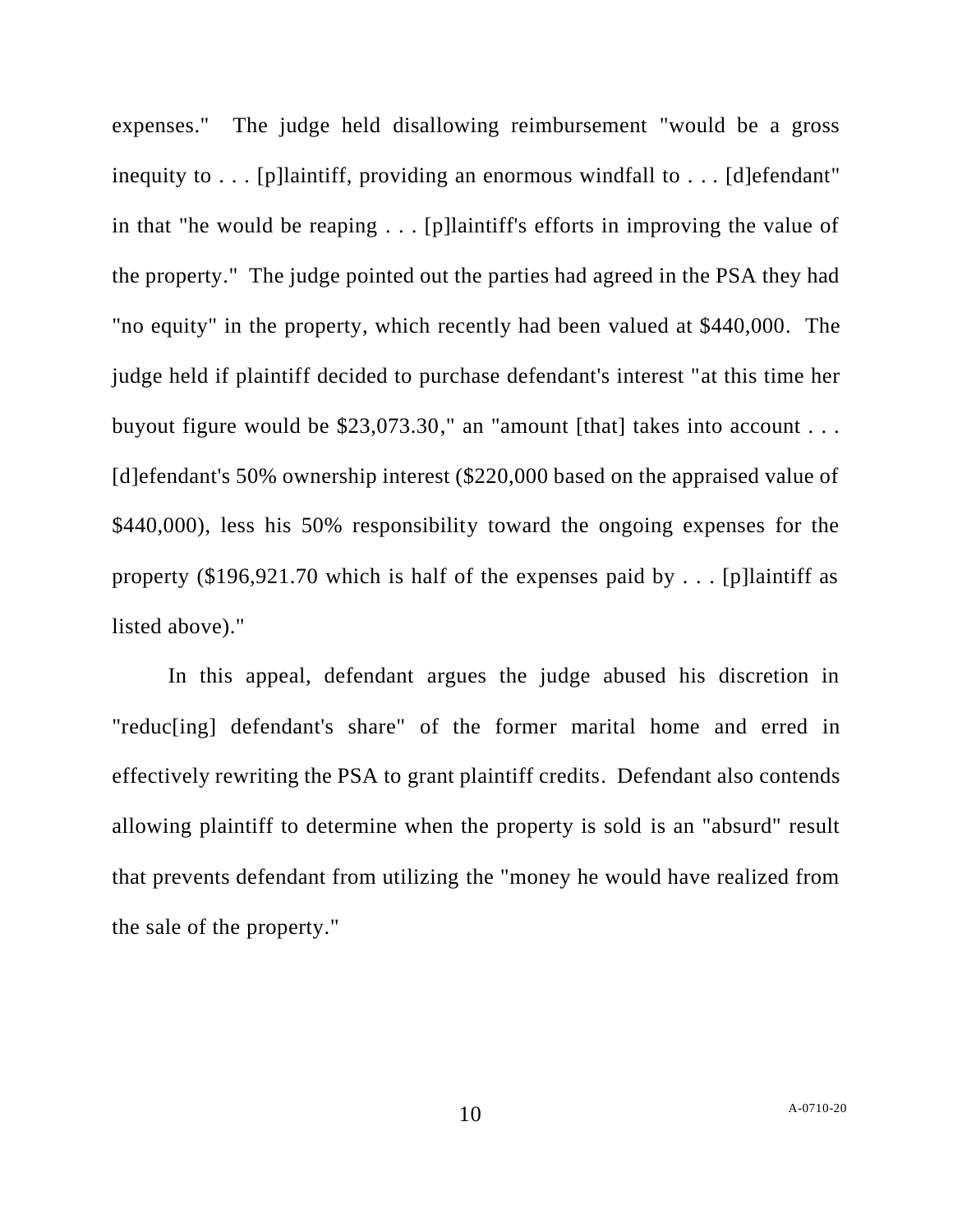"We review the Family Part judge's findings in accordance with a deferential standard of review, recognizing the court's 'special jurisdiction and expertise in family matters.'" Thieme v. Aucoin-Thieme, 227 N.J. 269, 282-83 (2016) (quoting Cesare v. Cesare, 154 N.J. 394, 413 (1998)). We reverse "only when a mistake must have been made because the trial court's factual findings are 'so manifestly unsupported by or inconsistent with the competent, relevant and reasonably credible evidence as to offend the interests of justice . . . .'" Spangenberg v. Kolakowski, 442 N.J. Super. 529, 535 (App. Div. 2015) (quoting Rova Farms Resort, Inc. v. Invs. Ins. Co. of Am., 65 N.J. 474, 484 (1974)). We review de novo questions of law. Amzler v. Amzler, 463 N.J. Super. 187, 197 (App. Div. 2020). The "interpretation and construction of a contract is a matter of law for the court subject to de novo review." Steele v. Steele, 467 N.J. Super. 414, 440 (App. Div.) (quoting Fastenberg v. Prudential Ins. Co. of Am., 309 N.J. Super. 415, 420 (App. Div. 1998)), certif. denied, 248 N.J. 235 (2021).

We review a trial judge's decision to grant or withhold equitable relief for an abuse of discretion, so long as the decision is consistent with applicable legal principles and the trial judge's findings of fact. Marioni v. Roxy Garments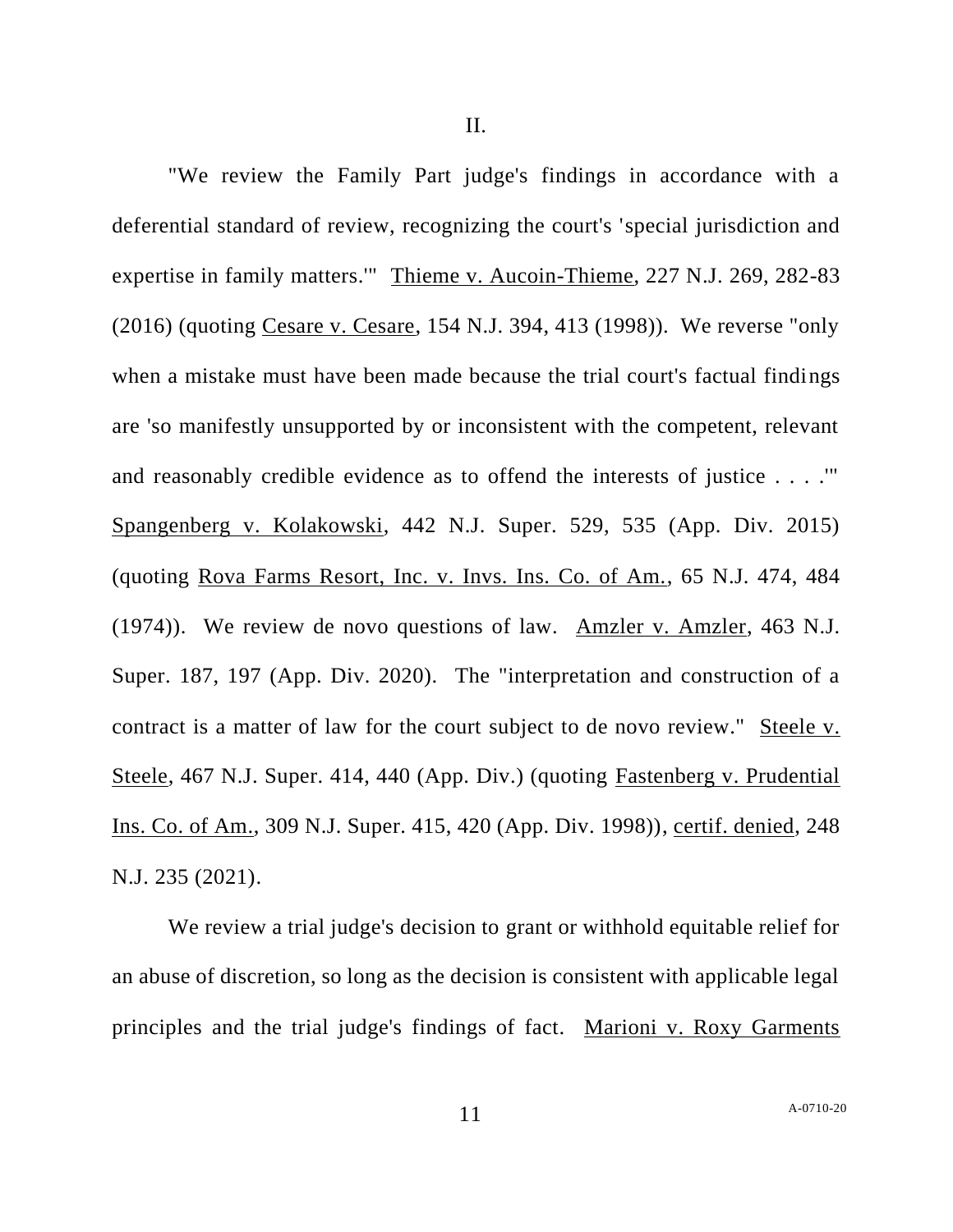Delivery Co., 417 N.J. Super. 269, 275-76 (App. Div. 2010). "We have long recognized that a family court is a court of equity, where judges employ a 'full range' of equitable doctrines to deal with matrimonial controversies." Steele, 467 N.J. Super. at 441 (quoting Kazin v. Kazin, 81 N.J. 85, 94 (1979)).

Settlement of matrimonial disputes is "encouraged and highly valued in our system." Quinn v. Quinn, 225 N.J. 34, 44 (2016). Matrimonial settlement agreements are governed by basic contract principles and, as such, courts should discern and implement the parties' intentions. J.B. v. W.B., 215 N.J. 305, 326 (2013). "At the same time, 'the law grants particular leniency to agreements made in the domestic arena,' thus allowing 'judges greater discretion when interpreting such agreements." Pacifico, 190 N.J. at 266 (quoting Guglielmo v. Guglielmo, 253 N.J. Super. 531, 542 (App. Div. 1992)); see also Steele, 467 N.J. Super. at 441 ("Divorce agreements are necessarily infused with equitable considerations and . . . are not governed solely by contract law."). "The court's role is to consider what is written in the context of the circumstances at the time of drafting and to apply a rational meaning in keeping with the 'expressed general purpose.'" Pacifico, 190 N.J. at 266 (quoting Atl. N. Airlines, Inc. v. Schwimmer, 12 N.J. 293, 302 (1953)).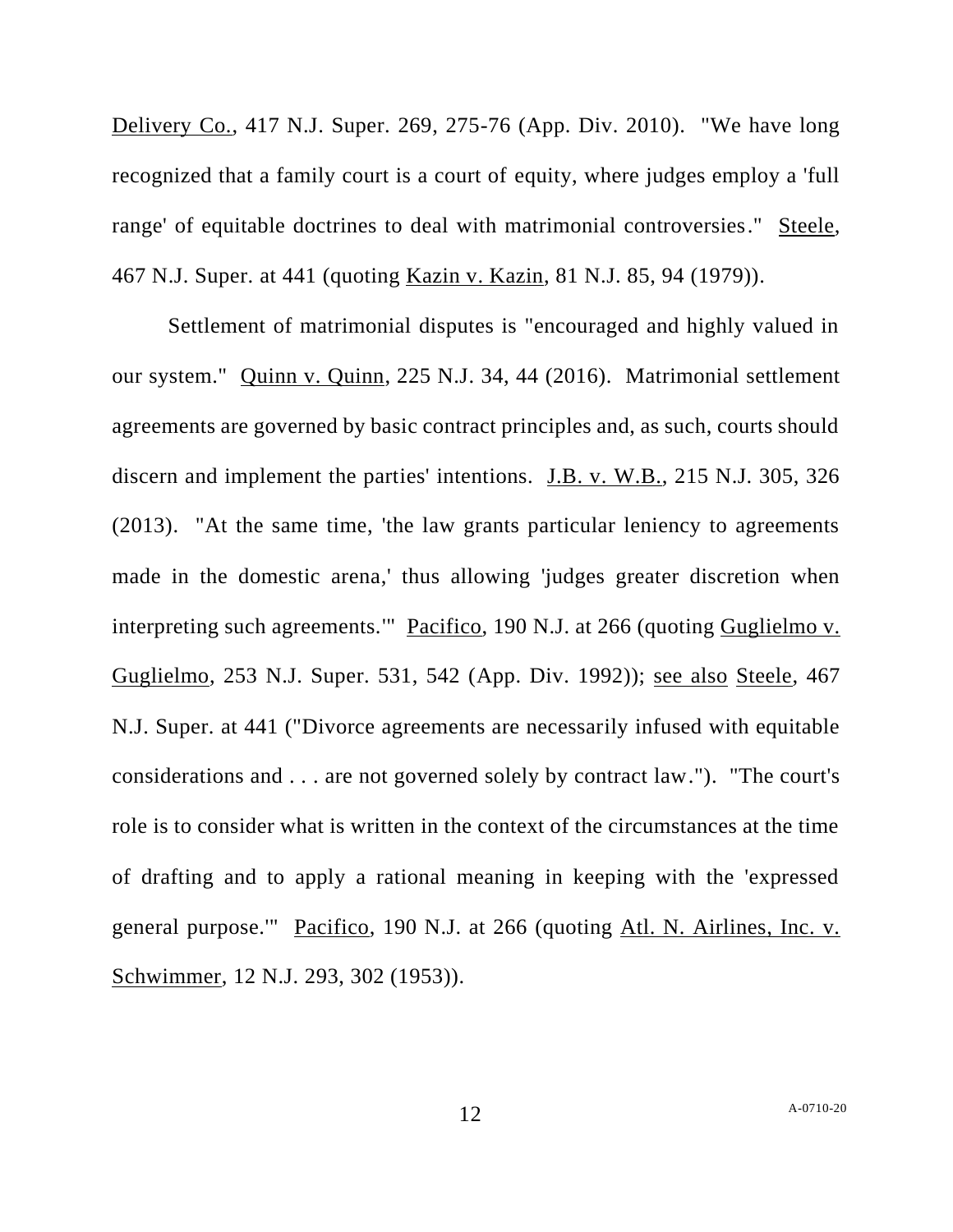Moreover, "[t]he equitable authority of courts to modify property settlement agreements executed in connection with divorce proceedings is well established." Miller v. Miller, 160 N.J. 408, 418 (1999); see also Addesa v. Addesa, 392 N.J. Super. 58, 66 (App. Div. 2007) (finding "[t]here is no dispute that courts possess the equitable authority to modify privately negotiated property settlement agreements" to ensure fairness and equity in marital dissolutions). A property settlement agreement "must reflect the strong public and statutory purpose of ensuring fairness and equity in the dissolution of marriages." Miller, 160 N.J. at 418. "[A] trial court has a 'duty to scrutinize marital agreements for fairness.'" Steele, 467 N.J. Super. at 440 (quoting Dworkin v. Dworkin, 217 N.J. Super. 518, 523 (App. Div. 1987)).

"[W]hen the intent of the parties is plain and the language is clear and unambiguous, a court must enforce the agreement as written, unless doing so would lead to an absurd result." Quinn, 225 N.J. at 45. "To the extent that there is any ambiguity in the expression of the terms of a settlement agreement, a hearing may be necessary to discern the intent of the parties at the time the agreement was entered and to implement that intent." Ibid. We defer to the trial court's credibility determinations because it "'hears the case, sees and observes the witnesses, and hears them testify,' affording it 'a better perspective than a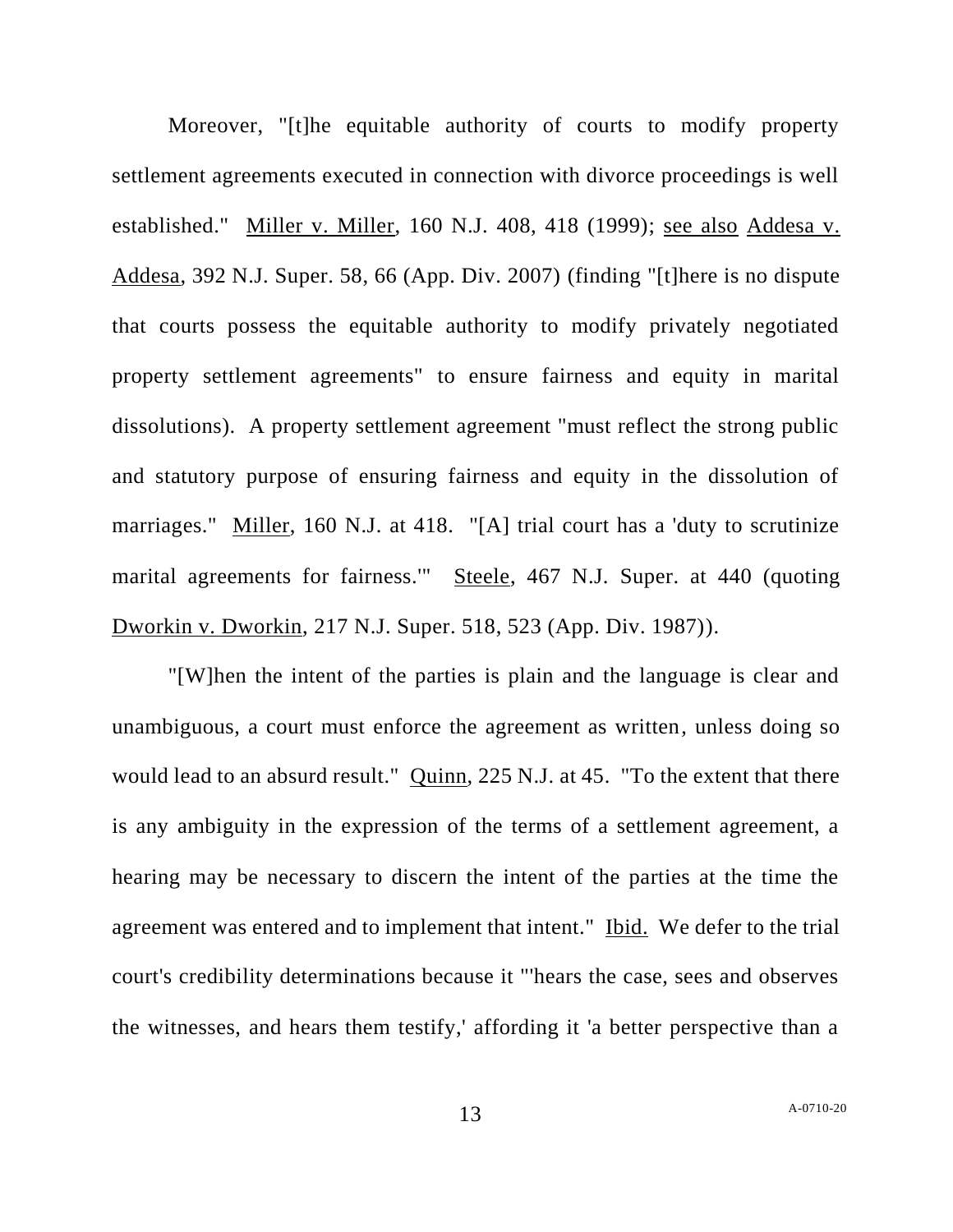reviewing court in evaluating the veracity of a witness.'" Gnall v. Gnall, 222 N.J. 414, 428 (2015) (quoting Cesare, 154 N.J. at 412). When parties do not articulate agreement on a term "'which is essential to a determination of their rights and duties' . . . generally because they did not anticipate that it would arise or merely overlooked it," a court supplies "'a term which is reasonable in the circumstances . . . .'" Pacifico, 190 N.J. at 266 (quoting Restatement (Second) of Contracts § 204 (Am. Law Inst. 1981)).

The motion judge correctly found the PSA to be ambiguous, given that, as the judge recognized, paragraph 1 of Article III and the handwritten paragraph were "at odds with each other" regarding "the ownership of the property." The judge properly required a plenary hearing. In resolving the PSA's ambiguity, the judge incorrectly applied the doctrine of contra proferentem, which requires a court when considering an ambiguous contractual term "to adopt the meaning most favorable to the non-drafting party." Sachau v. Sachau, 206 N.J. 1, 7 n.2 (2011). The Court in Pacifico held the trial court had erred in applying the doctrine of contra proferentem when interpreting a property settlement agreement, finding the doctrine to be "inapposite because a prerequisite to its application – unequal bargaining power – did not exist" given the nature of negotiations that result in a property settlement agreement. 190 N.J. at 267-68;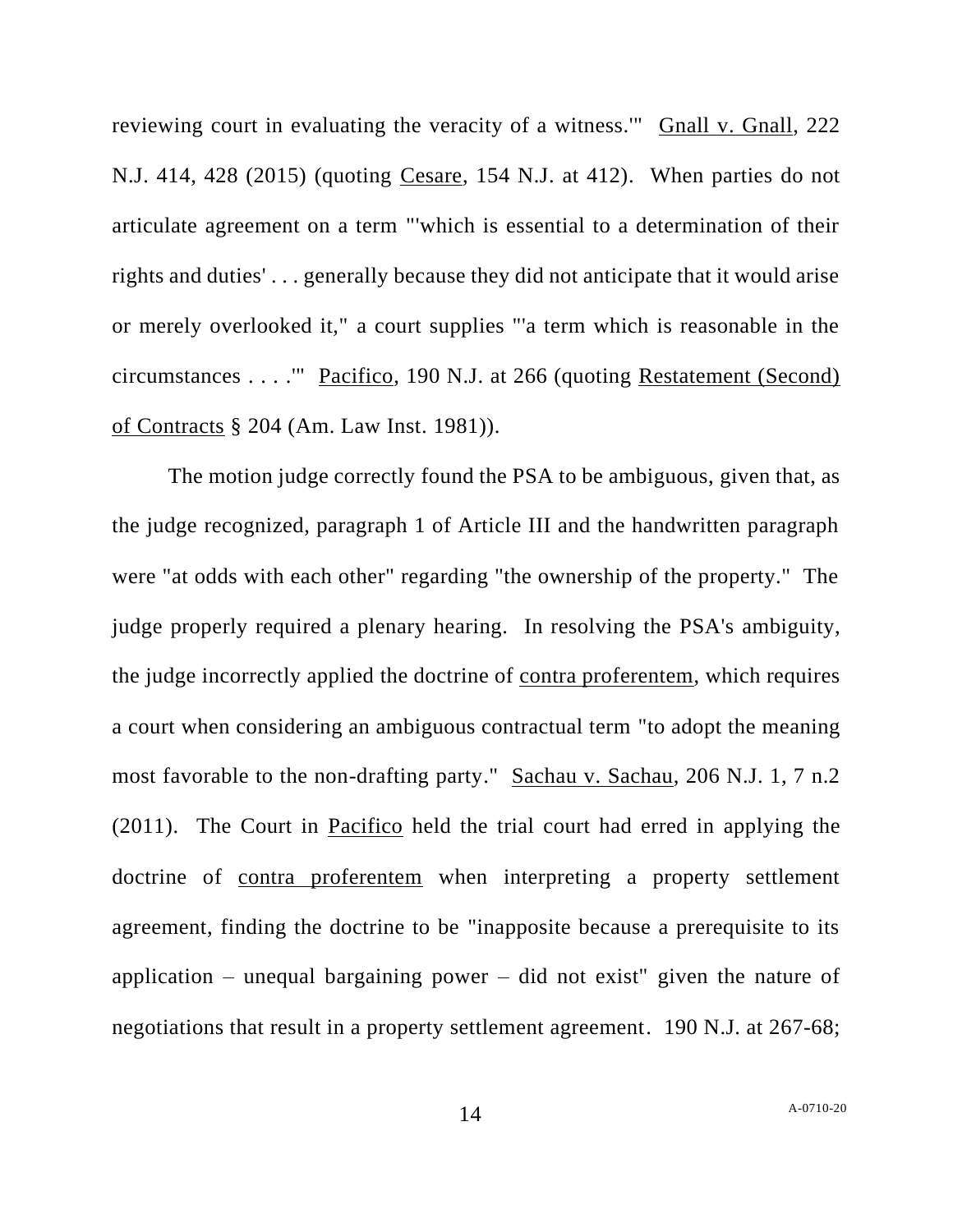see also Sachau, 206 N.J. at 7-8. But the motion judge did not rely solely on contra proferentem. He also considered the parties' testimony, engaged in "the critical process of evaluating the parties' actual intentions and credibility," Pacifico, 190 N.J. at 268, and determined the handwritten paragraph bound the parties and was enforceable.

Having found the handwritten paragraph to be enforceable and binding on the parties, the motion judge then determined its meaning. He found, contrary to defendant's interpretation, the language of the handwritten paragraph did not permit defendant unilaterally to determine when the property would be sold. Instead, the property "will remain in [plaintiff's] possession until both parties agree that it will be sold and the equity divided or [plaintiff] will buy out [husband]." Accordingly, the motion judge denied the aspect of defendant's motion seeking to compel the sale of the property.

We agree with the motion judge's interpretation of the unambiguous language of the handwritten paragraph. It clearly states the property remains in plaintiff's possession until both parties agree to sell it. And we see no absurdity in that result, considering the reasons set forth by the motion judge, a review of the entire PSA with plaintiff waiving alimony and child support, and the parties' financial situation at the time of the divorce with defendant earning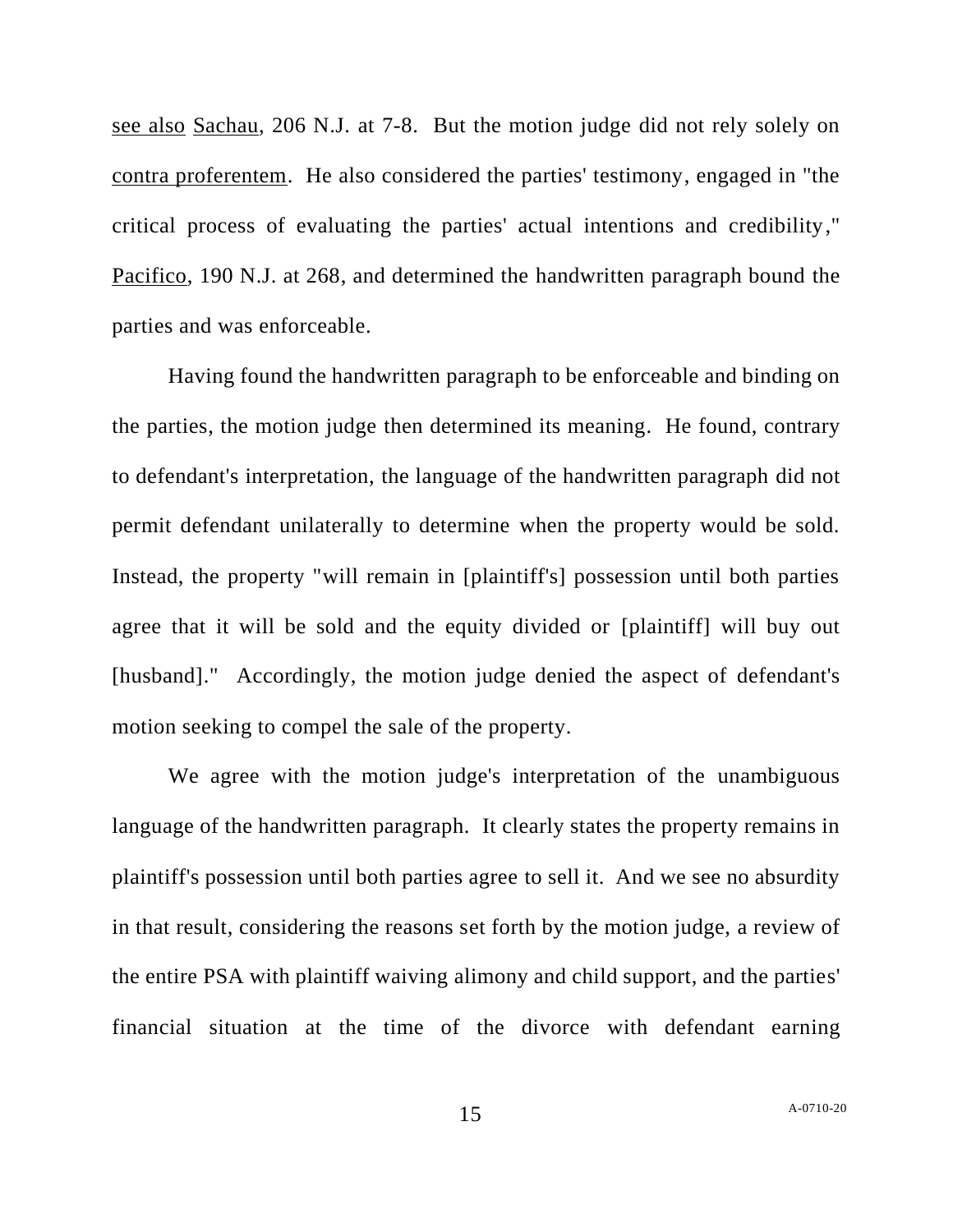approximately three times what plaintiff earned. The record is devoid of any credible evidence defendant in their negotiations requested or the parties agreed to a triggering event for the sale of the property or that he requested and they agreed he would have the unilateral right to determine when the property would be sold and plaintiff had to move out. Instead, defendant demanded his fiftypercent share of ownership of the property and that is exactly what he received. Accordingly, we affirm that aspect of the order.

After determining the handwritten paragraph bound the parties and its meaning, the motion judge turned to the alternative relief plaintiff had requested in her cross-motion: an award of half of the mortgage, property-tax, homeowner's-insurance, repair, and maintenance payments she had made regarding the marital residence since the divorce. Recognizing the parties were not in agreement that the property should be sold, the motion judge focused on whether plaintiff was entitled to an award of half of her payments if she bought out defendant's interest in the property, as contemplated in the handwritten paragraph. Finding the PSA did not prevent plaintiff from seeking reimbursement for half of the expenses in the event she bought out defendant's interest and that failure to give her credit for half of those expenses would "be a gross inequity to  $\ldots$  [p] laintiff, providing an enormous windfall to  $\ldots$ .